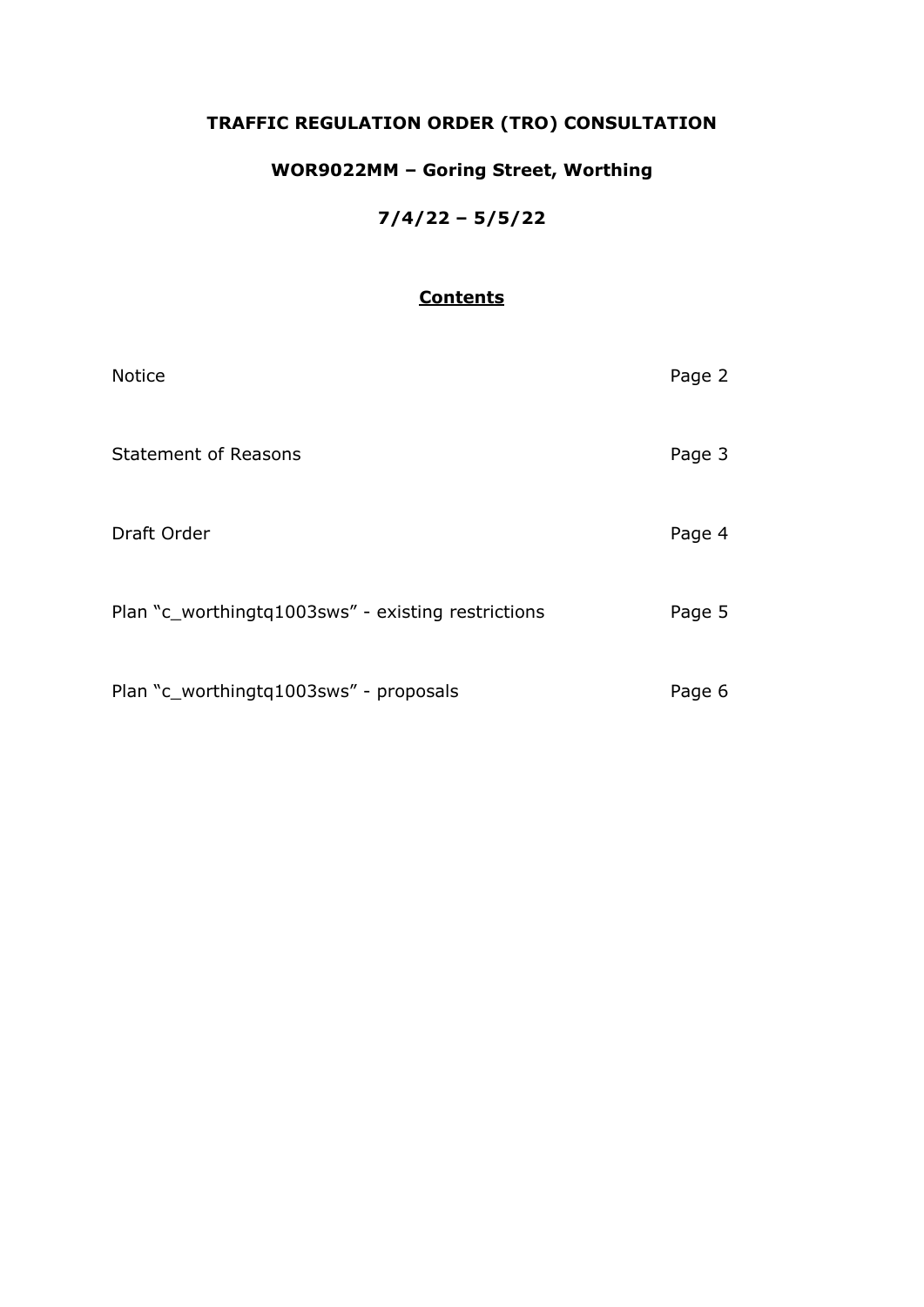#### **West Sussex County Council ((Worthing) (Parking Places & Traffic Regulation) (Consolidation) Order 2007)**

#### **(Goring Street: Amendment) Order 2022**

NOTICE is hereby given that West Sussex County Council proposes to make a permanent Traffic regulation Order under the provisions of the Road Traffic Regulation Act 1984, the effect of which will be to prohibit waiting at any time (introduce double yellow lines) on the western side of Goring Street in Worthing outside no.s 9 to 12 Goring Street.

Full details of the proposals in this notice can be viewed on the Traffic Regulation Order page of the West Sussex County Council [website](https://www.westsussex.gov.uk/roads-and-travel/traffic-regulation-orders/). The website includes a response form for any comments or objections.

People without access to a computer who wish to view details of the scheme should telephone the West Sussex County Council Contact Centre on 01243 642105 to receive the documents by post.

Any comments or objections about the proposal must be received before 5 May 2022. These may be submitted via the response form on the website mentioned above, by email to tro.consultation@westsussex.gov.uk or in writing to TRO Team, West Sussex County Council, The Grange, Tower Street, Chichester, PO19 1RH. For legal reasons, only correspondence including a full name and address will be considered. Please quote reference WOR9022-MM in all correspondence.

Dated this 7th day of April 2022. Director of Law & Assurance, County Hall, Chichester.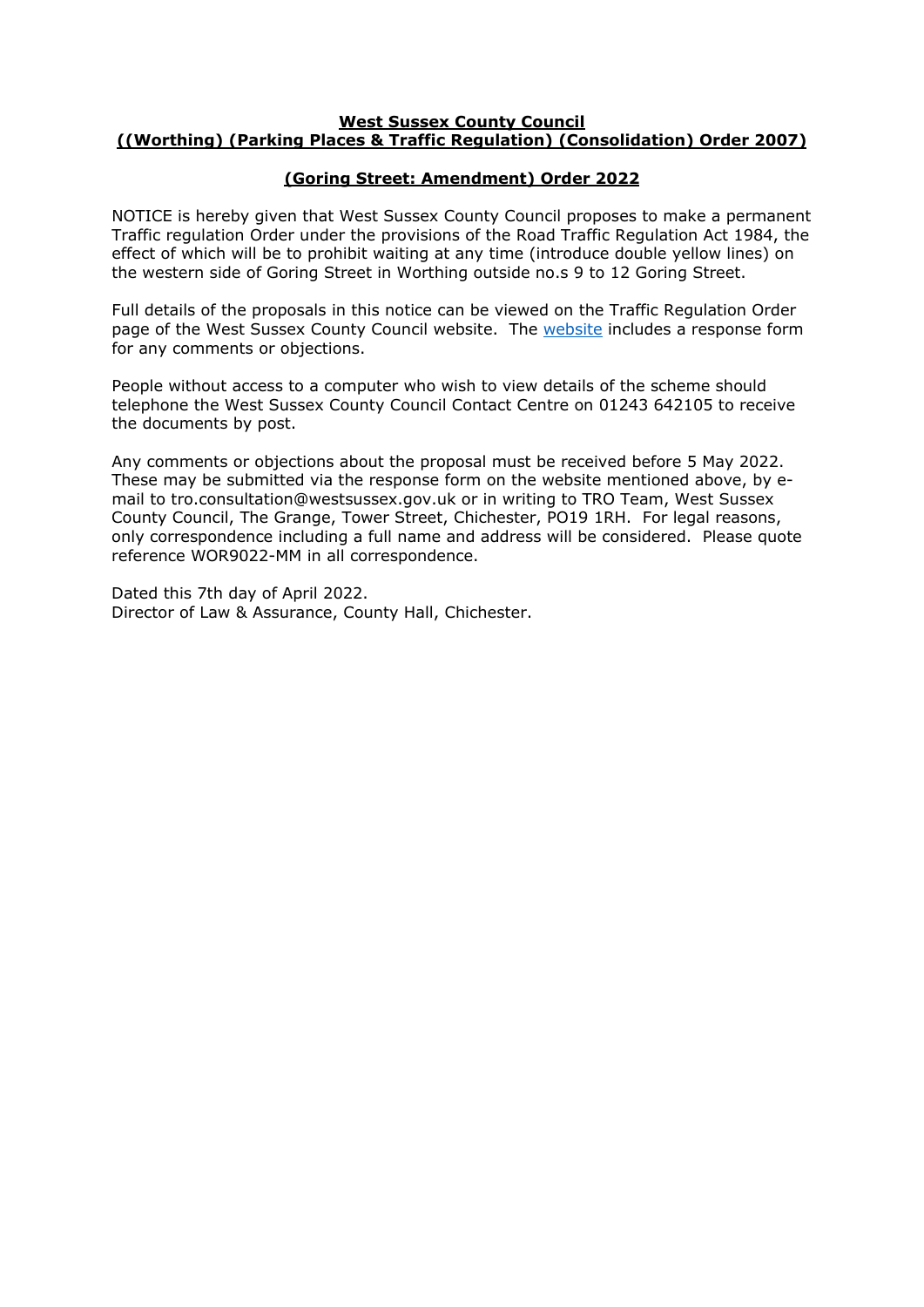#### **West Sussex County Council ((Worthing) (Parking Places & Traffic Regulation) (Consolidation) Order 2007)**

#### **(Goring Street: Amendment) Order 2022**

#### **Statement of Reasons for Proposing to Make the Order**

West Sussex County Council proposes to make a permanent Traffic Regulation Order that will prohibit waiting on the western side of Goring Street in Worthing, outside no's 9 to 12 Goring Street.

Planning permission has been granted for a new residential property development on the former industrial premises at Portia House in Goring Road. The proposed restriction is needed to ensure access to the new development is not obstructed by parked cars, and to prevent parked cars obstructing the vision of drivers exiting the new access.

The new order is therefore proposed to avoid danger to persons or other traffic using the affected lengths of road and to facilitate the passage of traffic.

The attached drawing, numbered TQ1003SWS shows the length of road affected by the proposed order.

Director of Law & Assurance 11 March 2022 WOR9022-MM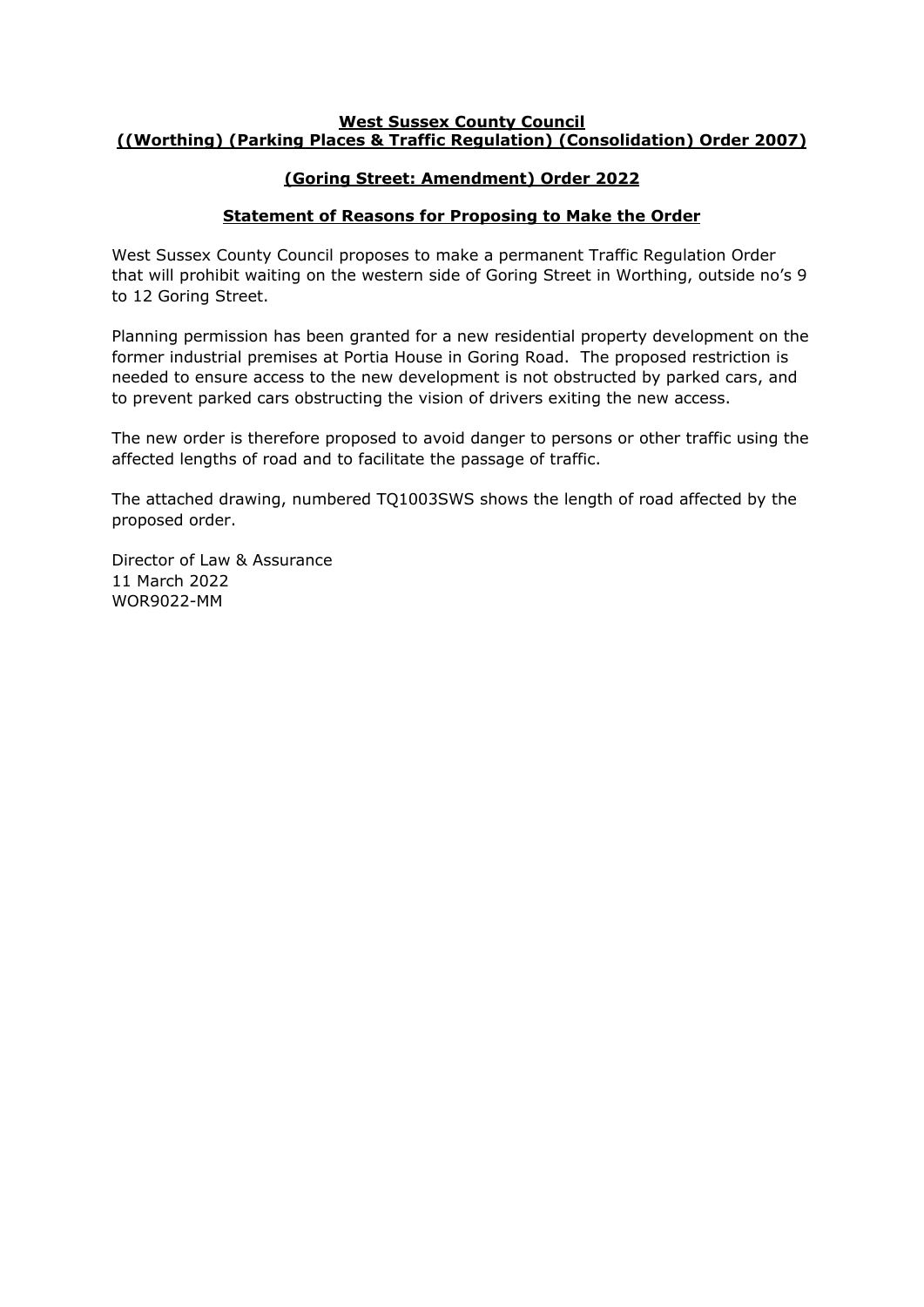#### **WEST SUSSEX COUNTY COUNCIL ((WORTHING) (PARKING PLACES & TRAFFIC REGULATION) (CONSOLIDATION) ORDER 2007)**

#### **(GORING STREET AMENDMENT) ORDER 2022**

West Sussex County Council in exercise of their powers under Sections 1 (a) 2 (1) and (2), 4 (2), 45. 46. 49 and 53 and Part IV of Schedule 9 of the Road Traffic Regulation Act 1984 ("the Act") as amended and of all other enabling powers and after consultation with the Chief Officer of Police in accordance with Part III of Schedule 9 to the Act hereby make the following Order:-

- 1. The Order shall come into operation on the \*\*\*\*\* day of \*\*\*\*\* 2022 and may be cited as "West Sussex County Council) ((Worthing) (Parking Places & Traffic Regulation) (Consolidation) Order 2007) (Goring Street Amendment) Order 2022".
- 2. The "West Sussex County Council ((Worthing) (Parking Places & Traffic Regulation) (Consolidation) Order 2007" is hereby amended by the replacement of the plan specified in the First Schedule to this Order, with the plan specified in the Second Schedule, attached hereto.

#### **FIRST SCHEDULE Plan to be Replaced**

TQ1003SWS (Issue Number 2)

#### **SECOND SCHEDULE Replacement Plan**

TQ1003SWS (Issue Number 3)

#### **For and on behalf of WEST SUSSEX COUNTY COUNCIL**

*Authorised Signatory:* 

*NAME:*

*DATE MADE:* 

WOR9022-MM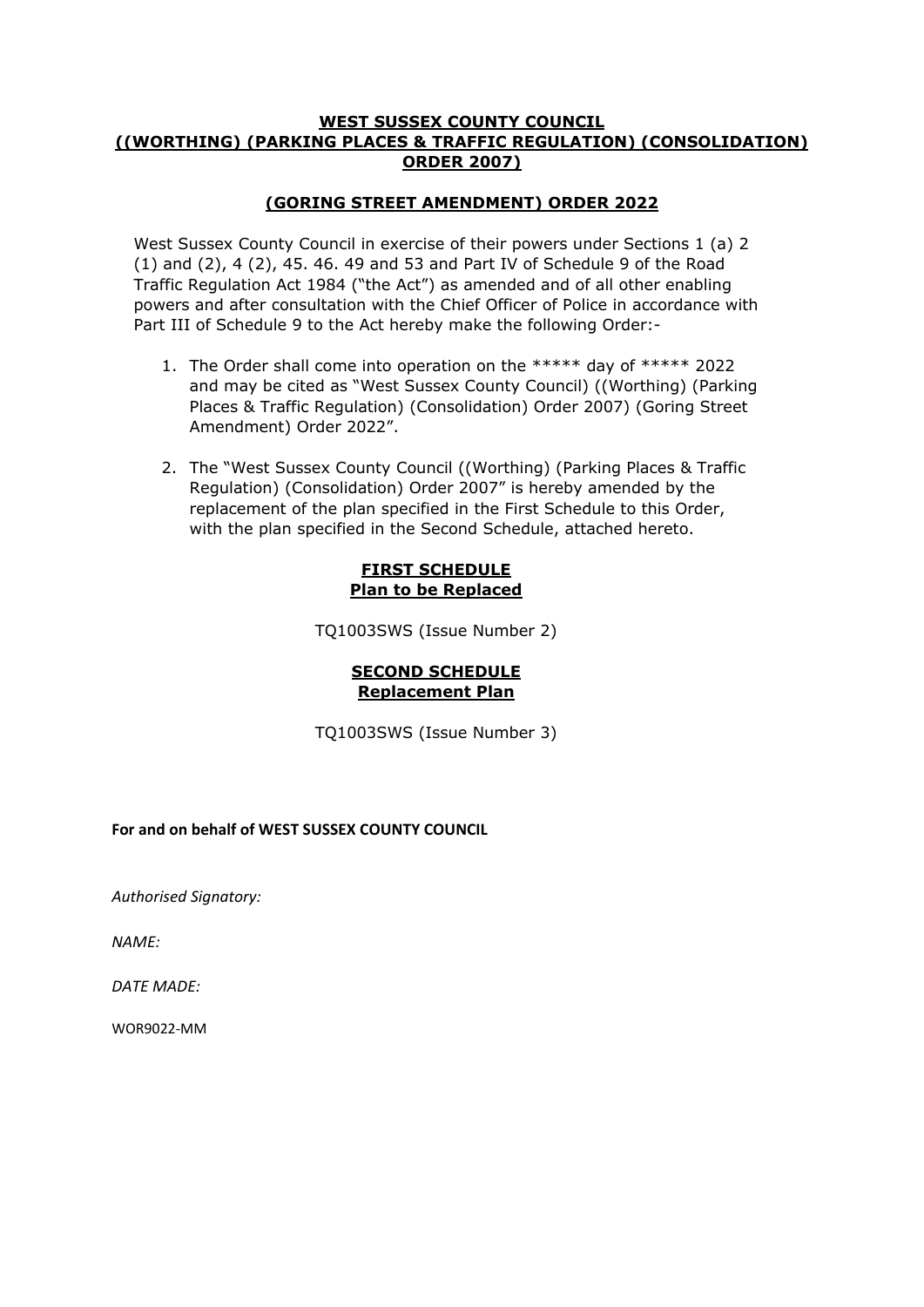

# PAGE 1 OF 2: EXISTING RESTRICTIONS ONLY